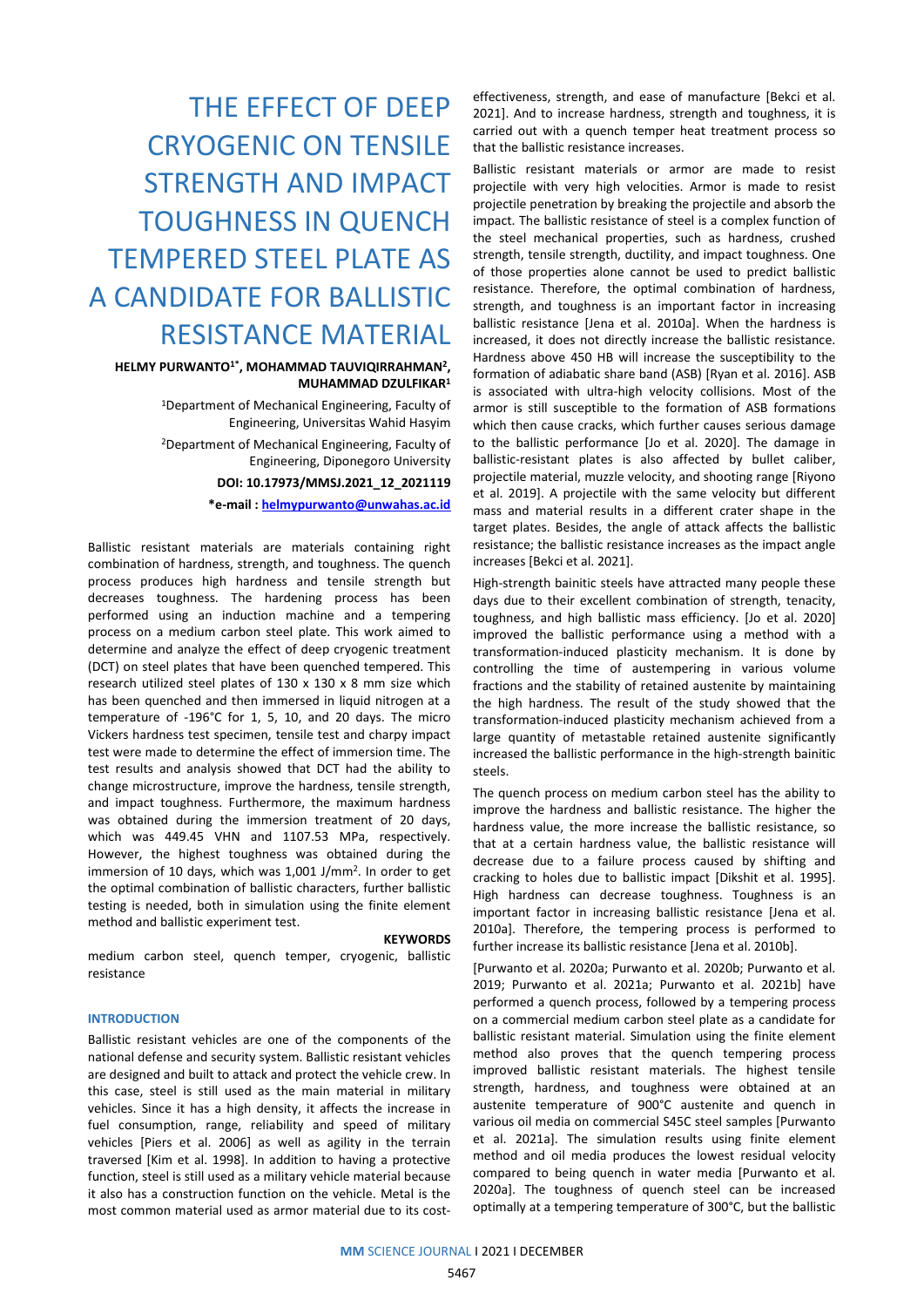resistance simulation shows that tempering temperature of 100°C produces the most optimal ballistic resistance [Purwanto, et al. 2020b; Purwanto et al. 2021b]. The surface hardening process on the plate is able to increase ballistic resistance by using 7.62 mm projectiles. With surface hardening, the plate surface becomes stronger and that case hardening increased the perforation resistance by more than 20% compared to no treatment [Holmen et al. 2017].

Another previous research project reported that cryogenic treatment and deep cryogenic treatment (DCT) can increase the strength of metallic materials. Cryogenic and DCT are treatments in the forms of providing cold and or super cold temperatures for a certain period of time. Cryogenic treatment usually utilizes liquid nitrogen at a temperature of -196°C after the quenching and tempering process. Tests have been performed at low temperatures on aluminum material obtaining that the rate of impact damage to the main wall at cryogenic temperatures is reduced compared to treatment at room temperature [Ohtani et al. 2006]. Research on cryogenic treatment is mainly focused on the conversion of retained austenite to martensite and the deposition of fine secondary carbides. Stainless steel immersed in liquid helium exhibits ductile behavior and high strength as a result of tensile testing [Czarkowski et al. 2014]. Cryogenic treatment of Fe-Mn-C alloy improved grain, increased elongation, yield strength, and as well as significantly increased ultimate tensile strength [Koyama et al. 2013]. It was also reported that DCT which is part of the heat treatment process on ferrous and non-ferrous steel is able to increase wear resistance, corrosion resistance, toughness, and fracture toughness [Akincioğlu et al. 2015; Baldissera and Delprete 2008; Jovičević-Klug et al. 2020; Kalsi et al. 2010]. Cryogenic process causes more precipitation and uniform distribution of fine secondary carbides [Jaswin et al. 2010; Sonar et al. 2018].

In the field of tribology, cryogenic processes have long been investigated. The cryogenic process can change the microstructure and affect its characteristics, such as ductility, toughness, yield resistance, and corrosion resistance in tool steel [Thakurai et al. 2021]. Cryogenic process can also improve wear resistance because of formation of fine martensite [Meng et al. 1994]. The cryogenic treatment reduces the amount of retained austenite and increases the deposition of ultrathin carbides. The combination of deep cryogenic treatment and heat treatment can improve the performance of several types of steel. The high temperature in the austenizing process and the low temperature in the tempering process combined with the cryogenic process can improve the properties of the steel. The deep cryogenic treatment process causes carbide precipitation and matrix modification [Jovičević-Klug et al. 2021].

Several reports mentioned that cryogenic process is conducted on steel can increase both its hardness and toughness. Although the hardness increase is not significant, this process can also increase the toughness. The increase of hardness by 4.6% was obtained in the 80CrMo12 steel sample compared to the non-cryogenic sample [Amini et al. 2010]. Furthermore, Das et al. [Das et al. 2009] reported a 4.2% increase in hardness, while Haris et al. [Harish et al. 2009] obtained increased hardness of 14% on En31 bearing steel compared to no cryogenic treatment. Likewise, with the report made by Cakir and Celik [Cakir and Celik 2017] that the cryogenic treatment can increase the hardness and toughness of eutectoid steel. Yan and Li [Yan and Li 2013] further reported that the cryogenic treatment of tool steel was able to increase the toughness by 29%. The increase in impact toughness by cryogenic treatment is associated with the distribution of fine secondary spherical carbides, which divert and inhibit crack propagations. Meanwhile, the En52 material was able to increase the impact energy by 23% through cryogenic treatment compared to no treatment [Jaswin and Dhasan 2011]. The impact toughness of high-nitrogen steel plates can be correlated with Rolled homogeneous armor plates. Highnitrogen steel plates show better impact resistance than Rolled homogeneous armor plates [Bhav Singh et al. 2021].

The main parameters in cryogenic treatment are the cooling and heating rate, immersion period, cryogenic temperature, and cryogenic treatment sequence [Sonar et al. 2018]. DCT has been performed previously and immensely by researchers to increase the wear resistance and toughness of tool steel since DCT can improve the microstructure, hardness, and toughness properties. However, there is still no DCT application on steel plates as a candidate for ballistic-resistant material. Ballisticresistant materials require a combination of hardness, tensile strength, and toughness. Therefore, this study aimed to determine and analyze the effect of immersion time on liquid nitrogen of medium carbon steel plate samples as candidates for steel plates that have been quenched and tempered on hardness, tensile strength, and toughness. This combination of hardness, tensile strength and toughness will be used as the base for ballistic testing and analysis at the next stage of the study.

## **METHOD**

The preliminary study was conducted by the researcher using a steel plate with a thickness of 8 mm with chemical composition as shown in table 1 and it was cut into a piece with a dimension of 130 x 130 mm. The steel plate used here was the steel plate categorized in the medium carbon steel plate containing C of 0.4667%. Therefore, this steel plate can be hardened using heat treatment. A large proportion of element Si of 0.2441% as a carbide stabilizer could also increase the strength and hardness. The heat treatment process for austenitic steels using induction heating machine, quench, and temper was conducted on several variables, namely induction coil shape, induction coil dimension, induction frequency, austenite temperature, temper temperature, and ballistic test simulation. The analysis result of the study obtained that the optimization of hardness and toughness values was at the induction frequency of 46.69 kHz, austenite temperature 900°C quenched in the 15 liters of oil as a medium and tempered at 300°C [Purwanto et al. 2020a; Purwanto et al. 2020b; Purwanto et al. 2019; Purwanto et al. 2021a; Purwanto et al. 2021b].

| <b>Unsure</b> |       |       | Mn    |       | Ni    | Al    |       |      |       | Cu    |      | Sb    |         |
|---------------|-------|-------|-------|-------|-------|-------|-------|------|-------|-------|------|-------|---------|
| %wt           | 0.466 | 0.244 | 0.558 | 0.055 | 0.041 | 0.016 | 0.001 | 0.01 | 0.020 | 0.057 | 0.01 | 0.006 | balance |

#### **Table 1.** Chemical Composition of Medium Carbon Steel Plate

In this activity, the most optimal plate resulted from quench temper in previous studies was processed with the deepcryogenic treatment (DCT), and the impact on hardness, tensile

strength, and impact toughness. The sample that had been applied the austenite process at 900°C, water quenching, and tempered at 300°C was made as a specimen for several tests,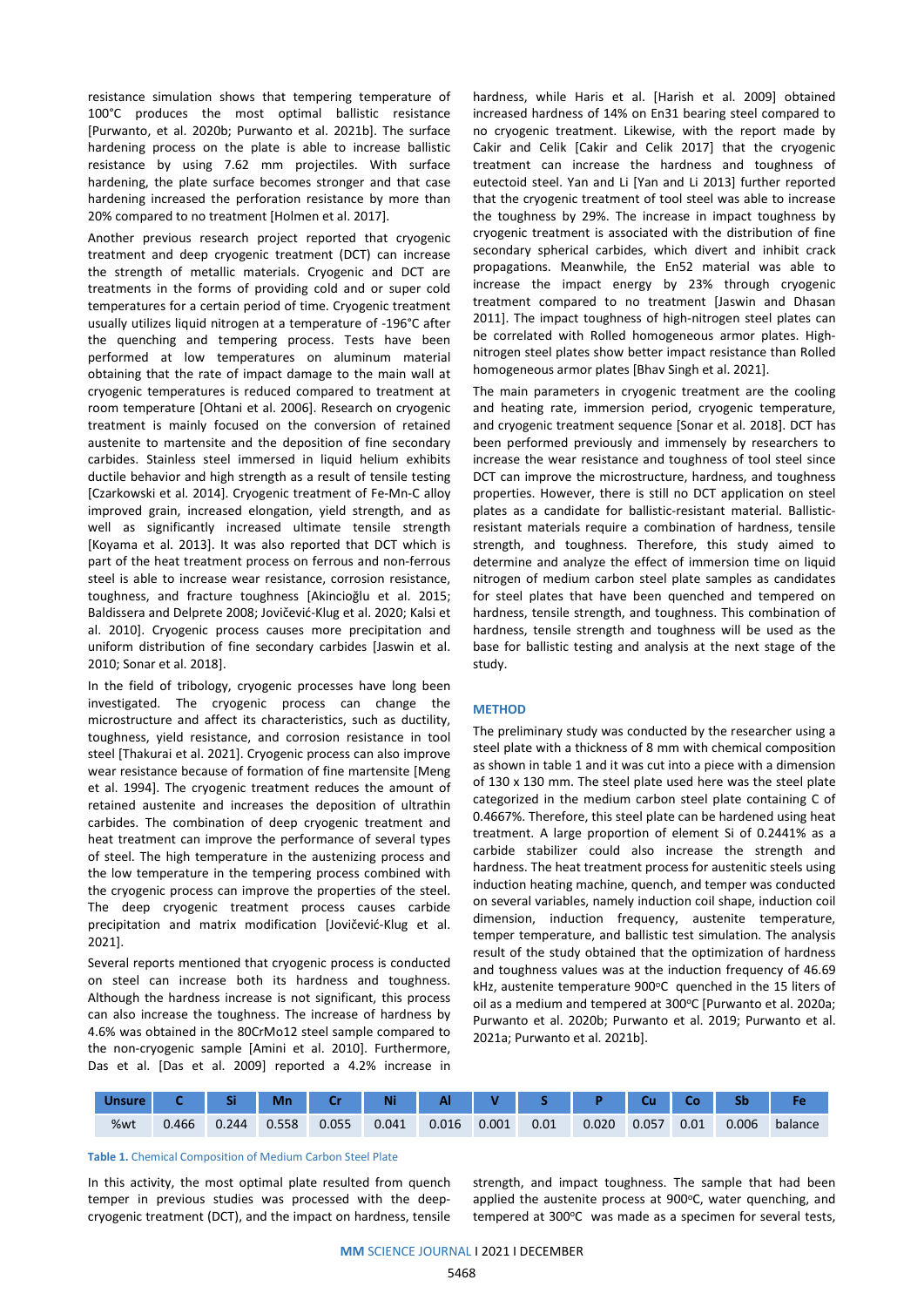namely hardness test, tensile test, and impact test using a wire cutting machine. The test specimen was soaked in liquid nitrogen at -196°C using a liquid nitrogen container as shown in Figure 1. The soaking was performed for 0, 1, 5, 10, and 20 days. Therefore, the scheme of heat treatment and DCT diagram is shown in the graphic in Figure 2.



Figure 1. Deep cryogenic treatment a). Soaking process of specimen in a liquid nitrogen container b). nitrogen container



**Figure 2.** Schematic diagram of heat treatment and deep cryogenic treatment

The hardness test was conducted using the Micro Vickers method. The specimen for the tensile test was made based on the ASTM E8, while the specimen for the impact test was made based on the ASTM E23 as presented in Figure 3. The test specimen was taken from the median of each plate with a thickness of 8 mm.



**Figure 3.** Test Specimens a). tensile b). impact and c). detail B

Each specimen in each variable was given a mark or code. The code was made to ease the process and marked each sample. The code was made based on the treatment process that had been conducted. The specimen code of heat treatment and DCT process is as presented in Table 2.

| Code             | <b>Treatment</b>                             | <b>Explanation</b>                                                                                                                       |
|------------------|----------------------------------------------|------------------------------------------------------------------------------------------------------------------------------------------|
| <b>RM</b>        | Raw<br>Material                              | Commercial medium carbon steel<br>material which<br>initial<br>was<br>not<br>treated                                                     |
| QT               | Quench<br>Temper                             | The treated material was heated at<br>austenizing temperature of 900°C<br>and tempering of 300°C                                         |
| DCT <sub>1</sub> | Deep<br>Cryogenic<br>Treatment<br>of 1 day   | The treated material was heated at<br>austenizing temperature of 900°C,<br>tempering of 300°C and immersed<br>in N2 for a day (24 hours) |
| DCT5             | Deep<br>Cryogenic<br>Treatment<br>of 5 days  | The treated material was heated at<br>austenizing temperature of 900°C,<br>tempering of 300°C and immersed<br>in N2 for 5 days           |
| <b>DCT10</b>     | Deep<br>Cryogenic<br>Treatment<br>of 10 days | The treated material was heated at<br>austenizing temperature of 900°C,<br>tempering of 300°C and immersed<br>in N2 for 10 days          |
| <b>DCT20</b>     | Deep<br>Cryogenic<br>Treatment<br>of 20 days | The treated material was heated at<br>austenizing temperature of 900°C,<br>tempering of 300°C and immersed<br>in N2 for 20 days          |

**Table 2.** Sample code and treatment

The microhardness testing was conducted in 20 points for each variable or 3 specimens. The load in the micro Vickers hardness testing machine was 0.5 Newton with a load duration of 10 seconds. The total specimen for the tensile test and impact toughness test was 3 specimens respectively for each variable. The tensile test was conducted using the Universal Testing Machine with a speed of tensile test of 20 mm/s. Meanwhile, the impact test was conducted using the Charpy Impact Testing Machine. The mean score of each testing result was calculated to be analyzed by calculating and considering the standard deviation.

# **RESULTS AND DISCUSSION**

#### **1. Microstructure**

The microstructure of the raw material and the material that has been heat treated and DCT is shown in Figure 4. The material used is medium carbon steel, so that the ferrite and perlite phase can be seen. Pearlite is shown in the dark colored structure or phase and ferrite is shown in the lighter colored structure or phase, the structure looks smooth and uniform in both ferrite and pearlite (Figure 4.a). The quench process on medium carbon steel can transform the microstructure. It is seen that the change in the pearlite structure becomes more dominant and this will affect its physical properties. The martensite phase is not yet visible because more magnification is needed, but it is suspected that there is a martensite phase with a blade shape between the pearlite and ferrite phase (Figure 4.b). Figure 4c shows a structure that has been tempered, the structure looks coarser with a more dominant amount of pearlite. The DCT process on samples that have been heat treated also shows structural changes.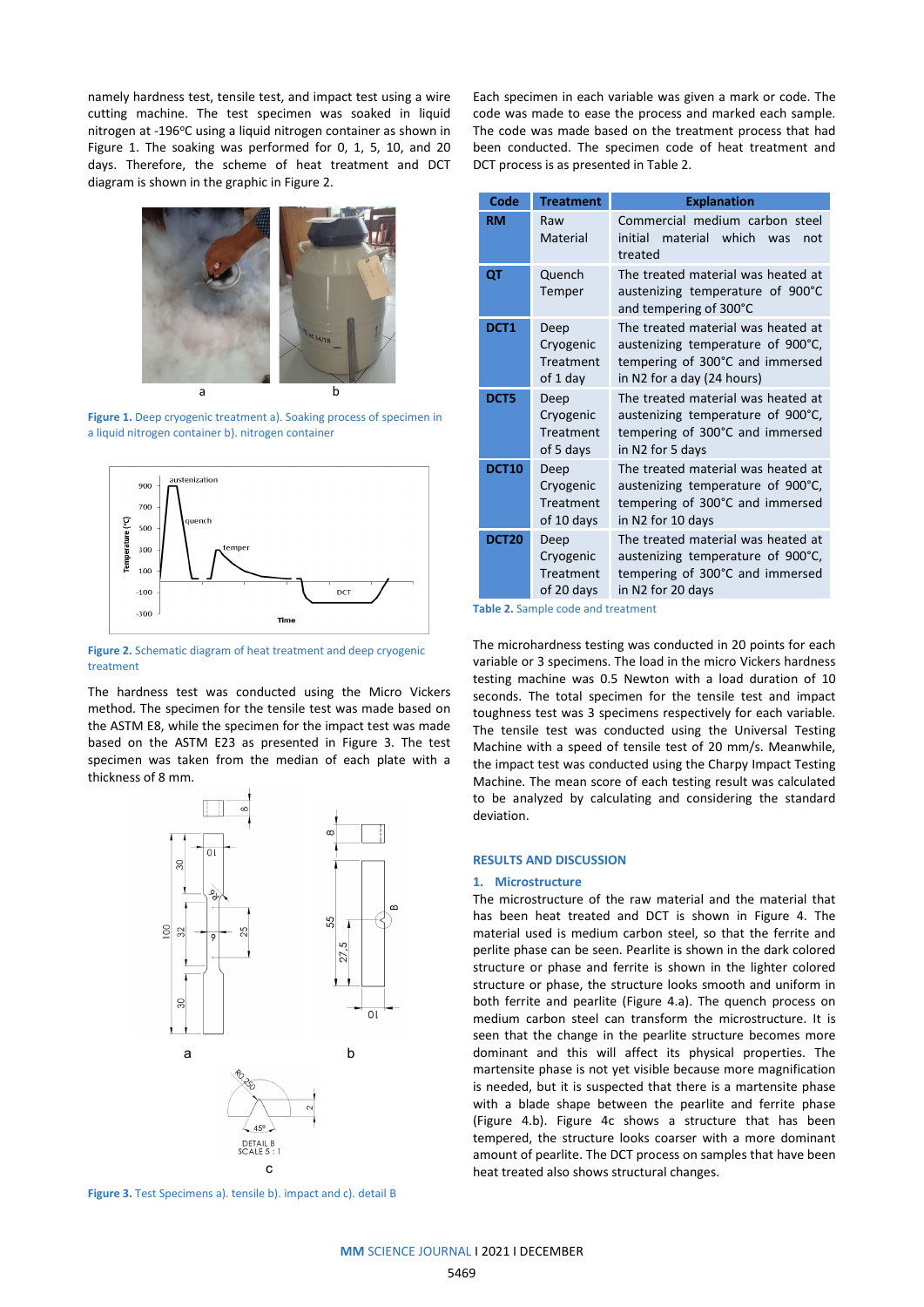

**Figure 4.** Microstructure a). raw material, b). quench temper, c). deep cryogenic treatment of 1 day, d). deep cryogenic treatment of 5 day, e). deep cryogenic treatment of 10 day and f). deep cryogenic treatment of 20 day

The structure of ferrite and pearlite looks different on DCT1 and DCT5 (Figure 4.c and Figure 4.d), cementite looks more spread out so the pearlite structure looks more even. The microstructure in DCT 10 and DCT 15 (Figure 4.e and Figure 4.f) the structure changed significantly, which tended to be bladeshaped, pointed and sharp to become more oval and sharp. And it gets smoother on the DCT 20 with a more dominant pearlite structure. This is due to the structure of cementite that is formed more and spread evenly. As stated by [Jaswin et al. 2010; Sonar et al. 2018] that the cryogenic process causes more precipitation and uniform distribution of fine secondary carbides.

## **2. Hardness**

Hardness is one of the mechanical properties that affect ballistic resistance. High hardness has the ability to resist the rate of projectiles. The average Vickers hardness number for each treatment sample is shown in Figure 5.



**Figure 5.** Average Vickers Hardness Number of each variation

Quench heat treatment which was followed by tempering process significantly increased the hardness. Quench process has the ability to change the steel phase from the ferrite and pearlite phases to a hard martensite phase [Purwanto et al. 2021a] and as seen in the Figure 4.b.

The hardness of the Raw Material obtained was 176.20 VHN, while the hardness of the quench temper increased to 371.81

VHN. This tempering process was done to remove residual stresses after the quenching process. The tempering process experienced a slight decrease in hardness, but since the residual stress was reduced, it can further reduce ASB and crack propagation when an impact occurs [Mishra et al. 2012]. Very hard materials tend to break easily. Hard material when exposed to ballistic loads will form holes with a plugging model [Zukas 1980] due to crack propagation [Mishra et al. 2013].

DCT treatment which was provided for 1 day caused the hardness to decrease to 333.59 VHN, while DCT treatment which was provided for 5 days caused the hardness to decrease to 367.75 VHN. This is the same as Thakurai et al. [Thakurai et al. 2021] which conducted a study on 40CrMoV5 tool steel, that the cryogenic treatment actually reduces the hardness and wear resistance. This also shows that the discussion about cryogenic treatment is debatable regarding its effectiveness [Sonar et al. 2018] for a period of less than 24 hours. However, when the DCT was conducted for 10 days and 20 days, the hardness increased significantly. After 10 days of immersion, the hardness became 396.69 VHN, while after 20 days of immersion, it became 449.45 VHN. Hardness at 20 days immersion increased 155% from Raw Material or increased by 21% from quench tempered samples. This shows that the longer the immersion time, the better the effectiveness of increasing the hardness. This increase in hardness is due to the precipitation of carbide and modification of the matrix which is finer and more homogeneous [Jo et al. 2020; Sonar et al. 2018], and also seen in the more even microstructure in Figure 4.e and Figure 4.f.. The maximum hardness obtained has exceeded the minimum standard of RHA armor material, namely 402 VHN, AR 500 armor steel [Jamil et al. 2016] and class 1 thin steel plate armor [MIL-DTL-12560K 2020].

#### **3. Tensile strength**

The increase in hardness in general also increases the tensile strength. The higher the hardness, the greater the tensile strength. The average yield stress, maximal stress, and elongation for each treatment variable are shown in Figure 6.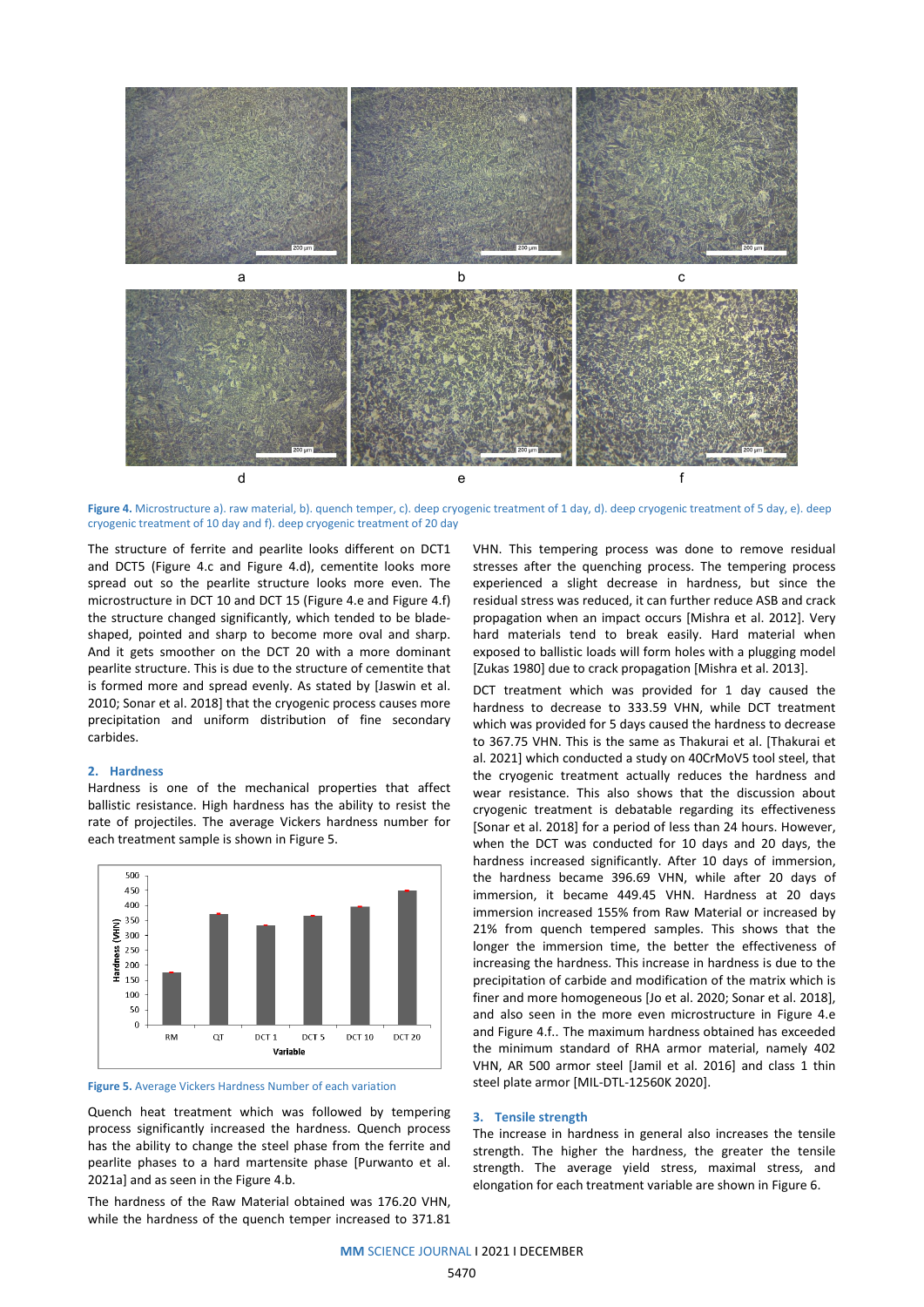

**Figure 6.** Average of yield stress, maximum stress and elongation Vickers hardness number on each variation

The raw material used was a medium carbon iron plate which has propertied of soft and ductile, so it has a relatively low tensile stress but high strain. This RM has yield stress of 491.13 MPa, Maximum stress of 548.01 MPa, and elongation of 52.15%. This material is easily penetrated by projectiles since the tip of the projectile easily pierces the target plate. The petaling hole model will be formed on the soft properties of the target material, low tensile strength, and high elongation [Zukas 1980]. The quench temper heat treatment increases tensile strength and decreases elongation. The yield stress of the steel plate that has been quenched increased to 735.92 MPa, the maximum stress also increased to 883.33 MPa, while the elongation decreased to 40.03%. These changes were caused by the phase change of ferrite and pearlite into martensite which is harder and stronger. With high hardness and high tensile strength, the ability to resist the projectile rate will be better. The tough and strong target material is able to resist and break the tip of a projectile at high speed [Purwanto et al. 2020c].

In contrast to the hardness that decreased during DCT process of 1 day and 5 days, the maximum tensile strength in this treatment increased even though it was relatively small. However, the yield stress has decreased. The phenomenon of increasing maximum stress and decreasing yield stress was due to a decrease in strain. Each yield stress on DCT 1, DCT 5, DCT 10, and DCT 20 was 863.85 MPa; 834.67 MPa; 854.45 MPa, and 998.99 MPa, respectively. Meanwhile, each maximum stress on DCT 1, DCT 5, DCT 10, and DCT 20 was 960.57 MPa; 946.94 MPa; 1015.81 MPa, and 1107.53 MPa, respectively. Furthermore, the elongation of DCT 1, DCT 5, DCT 10 and DCT 20 were 35.98 %, 34.64 %, 33.39 % and 33.23 %, respectively.

During the immersion of 20 days, there was a significant increase in tensile strength compared to the quench tempered sample. The maximum tensile strength of 20 days immersion increased by 25% compared to quench tempered material and increased by 103% compared to raw material. The increase in tensile strength is affected by the increase in hardness due to a smoother and more homogeneous martensite matrix and the occurrence of carbide precipitation on the martensite matrix. A significant increase in tensile strength was not accompanied by a significant decrease in strain. Although the tensile strength obtained is not in line with expectations, which is at least 1750 MPa [Jamil et al. 2016]. But this can be advantageous because the elasticity of the sample is still quite good. With elasticity that can be maintained, it is expected that the ability to absorb impact energy will be better. This is in accordance with the report submitted by Jena, et al. [Jena et al. 2010a] that ballistic resistance is the optimal combination of hardness, strength and impact toughness.

#### **4. Impact toughness**

Ballistic resistant materials are materials which have the capability of absorbing the impact energy of projectiles at very high speeds. The impact energy concentrated at the tip of the projectile must be able to be distributed over the entire surface of the target plate. So that cracking and perforation of the target plate perforation can be avoided. One indicator that can be measured is the impact test value of the impact test on the sample. The average impact test results on each variable are shown in Figure 7.



**Figure 7.** Average impact toughness on each variation

The average impact toughness of row material is 0.250 J/mm2 and it decreased slightly after the quench temper heat treatment process to 0.225 J/mm2. DCT process that was conducted on the sample caused the impact toughness to increase significantly. The maximum impact toughness occurred in samples that were immersed for 10 days, was 1,001 J/mm2. However, there was a decrease in DCT for 20 days to 0.470 J/mm2.

The increase in impact toughness was caused by carbide precipitation and modification of the matrix which was finer and more homogeneous [Jaswin et al. 2010; Sonar et al. 2018]. This impact toughness will affect the resistance to cracking and crack propagation if it is hit by a projectile. So that the emergence of ASB and ASB-induced cracking will be reduced and inhibited. Therefore, it can be predicted that its ballistic resistance will increase. Previous studies [Dogra et al. 2011], reported the DCT carbide turning tool steel material has the ability to increase wear resistance and is more resistant to impact between the tool and the workpiece.

The highest hardness and tensile strength were seen in samples treated with cryogenics for 20 days. Meanwhile, the highest impact toughness was obtained from the 10-day cryogenic treatment process. It is necessary to carry out further work using ballistic simulation and ballistic test experiments to find out the most appropriate combination of ballistic resistance, since the characteristics of ballistic resistance are an appropriate combination of hardness, tensile strength, and toughness of armor materials [Jena et al. 2010a].

### **CONCLUSION**

Based on the experimental test that has been conducted and analysis results obtained, it can be concluded as follows:

- 1. Heat treatment and deep cryogenic treatment can change the microstructure, with deep cryogenic treatment The pearlite phase becomes dominant because the cementite structure is formed more evenly.
- 2. Deep Cryogenic Treatment has the ability to increase the hardness, tensile strength and impact strength. The maximum hardness produces during 20 days of immersion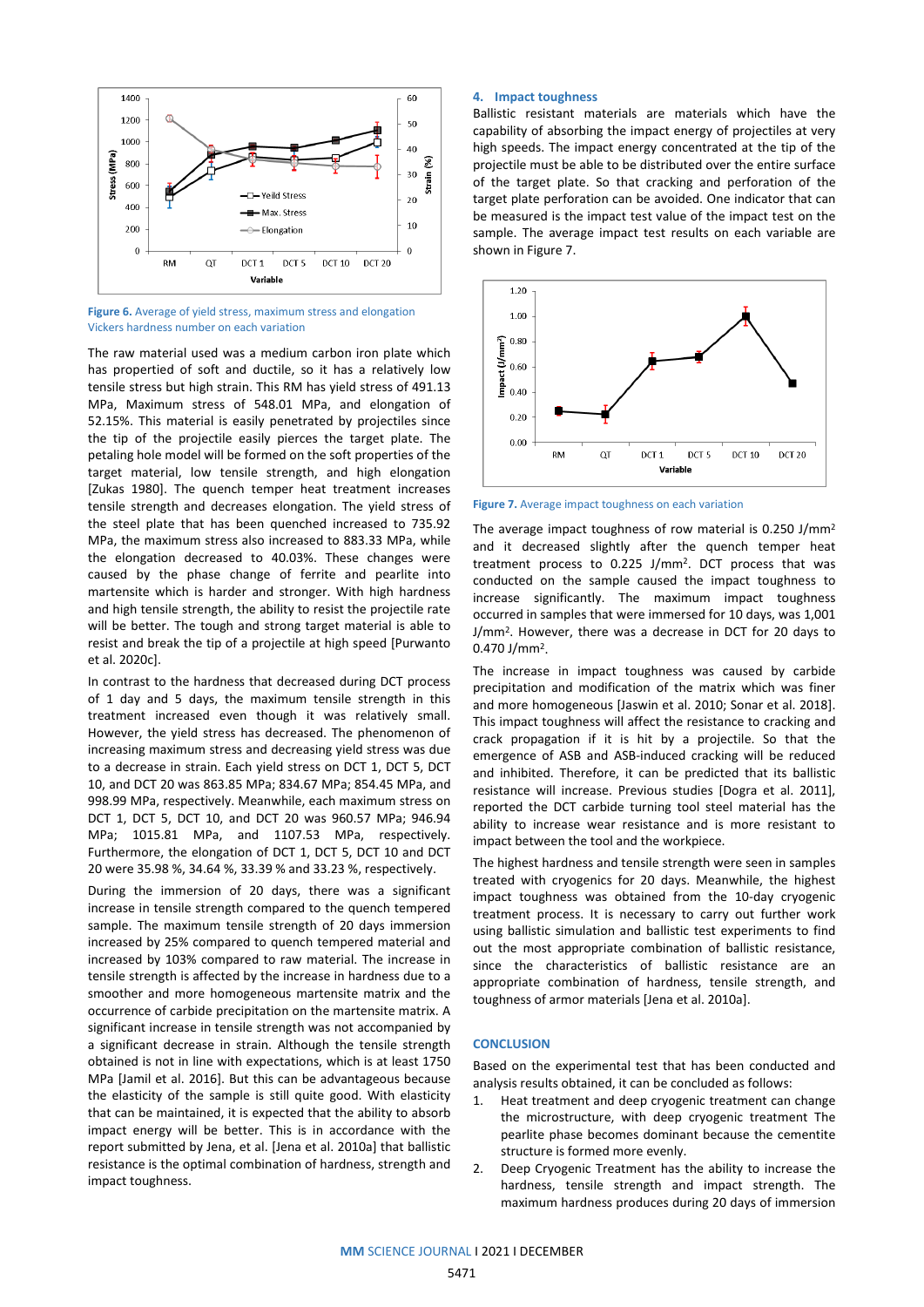were 449.45 VHN and 1107.53 MPa, respectively. However, the highest toughness was obtained during the immersion of 10 days, which is 1.001 J/mm2. From the result of this testing, the impact hardness and toughness have fulfilled the requirements as RHA ballistic-resistant materials and armor steel plates. With high impact toughness, it is expected that it can dampen the projectile impact. Meanwhile, the standard minimum tensile strength of 1700 MPa is not achieved yet.

3. In order to obtain optimum combination of ballistic characteristics and ballistic limit, further experiment is necessary, either in terms of simulation using finite element method or ballistic experimental test.

## **ACKNOWLEDGEMENT**

Writers would like to express gratitude to the Ministry of Education, Culture, Research, and Technology of the Republic of Indonesia for funding this research and publications. Thanks also go to the entire research team (Nur Kholis, Kusdi, Ahnas Syifauddin, M. Satiya Mugiono M. Istijab and Afif Yahya) who have been providing assistance in this study.

## **REFERENCES**

- [Akincioglu et al. 2015] Akincioglu, S., Gokkaya, H., and Uygur, İ. [2015] "A review of cryogenic treatment on cutting tools," *The International Journal of Advanced Manufacturing Technology*, *JOUR*, , Vol. 78, No.9, pp. 1609–1627.
- [Amini et al., 2010] Amini, K., Nategh, S., Shafyei, A., and Rezaeian, A. [2010] "The effect of deep cryogenic treatment on mechanical properties of 80CrMo12 5 tool steel," *International Journal of ISSI*, Vol. 7, No.2, pp. 12– 17.
- [Baldissera and Delprete, 2008] Baldissera, P., and Delprete, C. [2008] "Deep Cryogenic Treatment: A Bibliographic Review," *The Open Mechanical Engineering Journal*, Vol. 2, No.1, pp. 1–11.
- [Bekci et al., 2021] Bekci, M. L., Canpolat, B. H., Usta, E., Guler, M. S., and Cora, O. N. [2021] "Ballistic performances of Ramor 500 and Ramor 550 armor steels at mono and bilayered plate configurations," *Engineering Science and Technology, an International Journal*, Karabuk University, Vol. 24, No.4, pp. 990–995.
- [Bhav Singh et al., 2021] Bhav Singh, B., Sukumar, G., Sivakumar, K., Madhu, V., and Arockia Kumar, R. [2021] "A comparative study on the ballistic performance of high nitrogen steel and rolled homogeneous armour steel against 7.62 mm ball and 12.7 mm armour piercing projectiles," *Materials Today: Proceedings*, *JOUR*, , Vol. 41, pp. 1188–1194.
- [Cakir and Celik, 2017] Cakir, F. H., and Celik, O. N. [2017] "The effects of cryogenic treatment on the toughness and tribological behaviors of eutectoid steel," *Journal of Mechanical Science and Technology*, *JOUR*, , Vol. 31, No.7, pp. 3233–3239.
- [Czarkowski et al., 2014] Czarkowski, P., Krawczynska, A. T., Brynk, T., Nowacki, M., Lewandowska, M., and Kurzydlowski, K. J. [2014] "Cryogenic strength and microstructure of a hydrostatically extruded austenitic steel 1.4429 (AISI 316LN)," *Cryogenics*, *JOUR*, , Vol. 64, pp. 1–4.
- [Das et al., 2009] Das, D., Ray, K. K., and Dutta, A. K. [2009] "Influence of temperature of sub-zero treatments on the wear behaviour of die steel," *Wear*, *JOUR*, , Vol. 267, No.9, pp. 1361–1370.
- [Dikshit et al., 1995] Dikshit, S. N., Kutumbarao, V. V., and Sundararajan, G. [1995] "The influence of plate hardness on the ballistic penetration of thick steel plates," *International Journal of Impact Engineering*, Vol. 16, No.2, pp. 293–320.
- [Dogra et al., 2011] Dogra, M., Sharma, V. S., Sachdeva, A., Suri, N. M., and Dureja, J. S. [2011] "Performance evaluation of CBN, coated carbide, cryogenically treated uncoated/coated carbide inserts in finish-turning of hardened steel," *The International Journal of Advanced Manufacturing Technology*, *JOUR*, , Vol. 57, No.5, pp. 541–553.
- [Harish et al., 2009] Harish, S., Bensely, A., Mohan Lal, D., Rajadurai, A., and Lenkey, G. B. [2009] "Microstructural study of cryogenically treated En 31 bearing steel," *Journal of Materials Processing Technology*, *JOUR*, , Vol. 209, No.7, pp. 3351–3357.
- [Holmen et al., 2017] Holmen, J. K., Solberg, J. K., Hopperstad, O. S., and Borvik, T. [2017] "Ballistic impact of layered and case-hardened steel plates," *International Journal of Impact Engineering*, *JOUR*, , Vol. 110, pp. 4–14.
- [Jamil et al., 2016] Jamil, W. N. M., Aripin, M. A., Sajuri, Z., Abdullah, S., Omar, M. Z., Abdullah, F., and W Zamri, W. F. H. [2016] "Mechanical properties and microstructures of steel panels for laminated composites in armoured vehicles," *International Journal of Automotive and Mechanical Engineering*, *JOUR*, , Vol. 13, pp. 3741–3753.
- [Jaswin and Dhasan, 2011] Jaswin, A., and Dhasan, M. L. [2011] "Effect of cryogenic treatment on the tensile behaviour of En 52 and 21-4N valve steels at room and elevated temperatures," *Materials & Design*, *JOUR*, , Vol. 32, pp. 2429–2437.
- [Jaswin et al., 2010] Jaswin, M. A., Shankar, G. S., and Lal, D. M. [2010] "Wear resistance enhancement in cryotreated En 52 and 21-4N valve steels," *International Journal of Precision Engineering and Manufacturing*, *JOUR*, , Vol. 11, No.1, pp. 97–105.
- [Jena et al., 2010a] Jena, P. K., Mishra, B., RameshBabu, M., Babu, A., Singh, A. K., SivaKumar, K., and Bhat, T. B. [2010] "Effect of heat treatment on mechanical and ballistic properties of a high strength armour steel," *International Journal of Impact Engineering*, Elsevier Ltd, Vol. 37, No.3, pp. 242–249.
- [Jena et al., 2010b]Jena, P. K., Mishra, B., Siva Kumar, K., and Bhat, T. B. [2010] "An experimental study on the ballistic impact behavior of some metallic armour materials against 7.62mm deformable projectile," *Materials and Design*, Elsevier Ltd, Vol. 31, No.7, pp. 3308–3316.
- [Jo et al., 2020] Jo, M. C., Kim, S., Suh, D. W., Hong, S. S., Kim, H. K., Sohn, S. S., and Lee, S. [2020] "Effect of tempering conditions on adiabatic shear banding during dynamic compression and ballistic impact tests of ultra-highstrength armor steel," *Materials Science and Engineering: A*, *JOUR*, , Vol. 792, p. 139818.
- [Jovicevic-Klug et al 2020] Jovicevic-Klug, P., Jovicevic-Klug, M., and Podgornik, B. [2020] "Effectiveness of deep cryogenic treatment on carbide precipitation," *Journal of*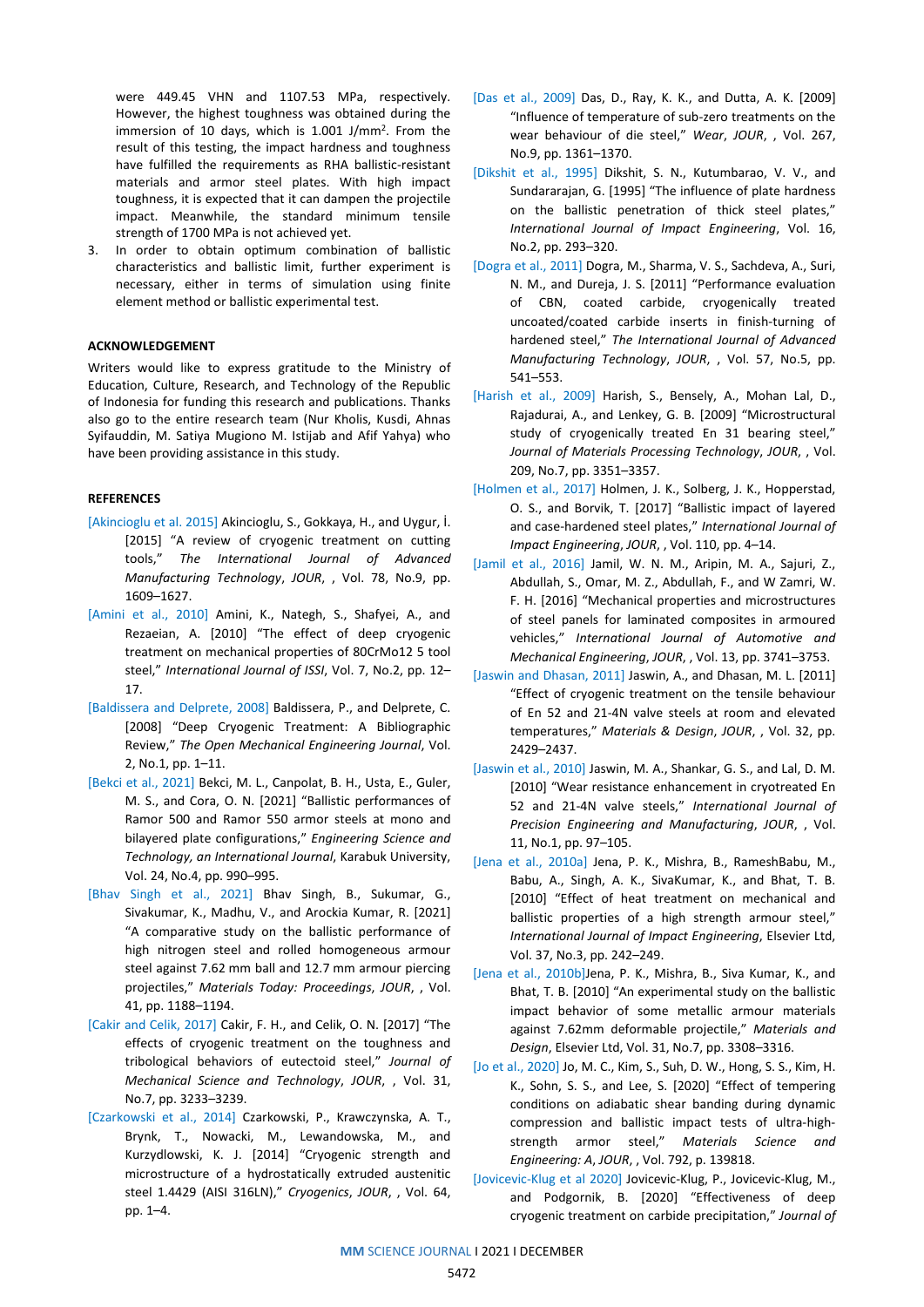*Materials Research and Technology*, *JOUR*, , Vol. 9, No.6, pp. 13014–13026.

- [Jovicevic-Klug et al 2021] Jovicevic-Klug, P., Jovicevic-Klug, M., Sever, T., Feizpour, D., and Podgornik, B. [2021] "Impact of Steel Type, Composition and Heat Treatment Parameters on Effectiveness of Deep Cryogenic Treatment," *Journal of Materials Research and Technology*, *JOUR*, .
- [Kalsi et al., 2010] Kalsi, N. S., Sehgal, R., and Sharma, V. S. [2010] "Cryogenic Treatment of Tool Materials: A Review," *Materials and Manufacturing Processes*, *JOUR*, Taylor & Francis, Vol. 25, No.10, pp. 1077–1100.
- [Kim et al., 1998] Kim, D.-K., Lee, S., and Hyung Baek, W. [1998] "Microstructural study of adiabatic shear bands formed by high-speed impact in a tungsten heavy alloy penetrator," *Materials Science and Engineering: A*, Vol. 249, No.1–2, pp. 197–205.
- [Koyama et al., 2013] Koyama, M., Lee, T., Lee, C. S., and Tsuzaki, K. [2013] "Grain refinement effect on cryogenic tensile ductility in a Fe–Mn–C twinning-induced plasticity steel," *Materials & Design*, *JOUR*, , Vol. 49, pp. 234–241.
- [Meng et al., 1994] Meng, F., Tagashira, K., Azuma, R., and Sohma, H. [1994] "Role of Eta-carbide Precipitations in the Wear Resistance Improvements of Fe-12Cr-Mo-V-1.4C Tool Steel by Cryogenic Treatment," *ISIJ International*, *JOUR*, , Vol. 34, No.2, pp. 205–210.
- [MIL-DTL-12560K, 2020] MIL-DTL-12560K. [2020] "Detail specification armor plate, steel, wrought, homogeneous (for use in combat-vehicles and for ammunition testing)," No.September.
- [Mishra et al., 2012] Mishra, B., Jena, P. K., Ramakrishna, B., Madhu, V., Bhat, T. B., and Gupta, N. K. [2012] "Effect of tempering temperature, plate thickness and presence of holes on ballistic impact behavior and ASB formation of a high strength steel," *International Journal of Impact Engineering*, Elsevier Ltd, Vol. 44, pp. 17–28.
- [Mishra et al., 2013] Mishra, B., Ramakrishna, B., Jena, P. K., Siva Kumar, K., Madhu, V., and Gupta, N. K. [2013] "Experimental studies on the effect of size and shape of holes on damage and microstructure of high hardness armour steel plates under ballistic impact," *Materials and Design*, Elsevier Ltd, Vol. 43, pp. 17–24.
- [Ohtani et al., 2006] Ohtani, K., Numata, D., Kikuchi, T., Sun, M., Takayama, K., and Togami, K. [2006] "A study of hypervelocity impact on cryogenic materials," *International Journal of Impact Engineering*, *JOUR*, , Vol. 33, No.1, pp. 555–565.
- [Piers Newbery et al., 2006] Piers Newbery, A., Nutt, S. R., and Lavernia, E. J. [2006] "Multi-scale Al 5083 for military vehicles with improved performance," *JOM*, *JOUR*, , Vol. 58, No.4, pp. 56–61.
- [Purwanto et al., 2021a] Purwanto, H., Dzulfikar, M., Tauviqirrahman, M., Ismail, R., and Jumain, A. [2021] "The Effect of Austenization Temperature in Surface Hardening Process on Steel Plate as Ballistic Plate," *Journal of Physics: Conference Series*, *JOUR*, IOP Publishing, Vol. 1908, No.1, p. 12030.
- [Purwanto et al., 2019] Purwanto, H., Dzulfikar, M., Tauviqirrahman, M., Ismail, R., and Lestari, N. [2019] "The Effect of Tempering Temperature on Medium

Carbon Steel Plate of Surface Hardening Result Using Induction Heating as Ballistic Resistant Material Study," *IOP Conference Series: Materials Science and Engineering*, *JOUR*, IOP Publishing, Vol. 694, p. 12041.

- [Purwanto et al., 2021b] Purwanto, H., Dzulfikar, M., Tauviqirrahman, M., Subagyo, R., and Kiryanto. [2021] "Ballistic limit simulation on commercial medium carbon steel plate with surface hardening using an induction heating," *IOP Conference Series: Materials Science and Engineering*, *JOUR*, IOP Publishing, Vol. 1034, No.1, p. 12148.
- [Purwanto et al., 2020a] Purwanto, H., Dzulfikar, M., Tauviqirrahman, M., Syafaat, I., and Arifin, M. [2020] "Residual velocity and kinetic energy of the ballistic simulations test on hardened medium carbon steel plate," *Journal of Physics: Conference Series*, *JOUR*, IOP Publishing, Vol. 1517, p. 12003.
- [Purwanto et al., 2020b] Purwanto, H., Soenoko, R., Purnowidodo, A., and Suprapto, A. [2020] "The Influence of Single and Double Steel Plate Hardness on Fracture Behavior after Ballistic Impact," *Periodica Polytechnica Mechanical Engineering*, *JOUR*, .
- [Purwanto et al., 2020c] Purwanto, H., Tauviqirrahman, M., Dzulfikar, M., Ismail, R., Purnomo, P., and Syifauddin, A. [2020] "An analysis of coil dimensions on induction heating machine against microstructure and hardness distribution as new candidate of projectile-resistant steel plates materials," *Eastern-European Journal of Enterprise Technologies*, *JOUR*, , Vol. 6, No.12 (108) SE-Materials Science, pp. 37–44.
- [Riyono et al., 2019] Riyono, H., Suprihanto, A., Sulistyo, and Rusnaldy. [2019] "Study of Craters Morphology and Projectile Deformation from Ballistic Tests using Firearms on the Body Plate of Vehicle," *Materials Today: Proceedings*, *JOUR*, , Vol. 13, pp. 270–275.
- [Ryan et al., 2016] Ryan, S., Li, H., Edgerton, M., Gallardy, D., and Cimpoeru, S. J. [2016] "The ballistic performance of an ultra-high hardness armour steel: An experimental investigation," *International Journal of Impact Engineering*, *JOUR*, , Vol. 94, pp. 60–73.
- [Sonar et al., 2018] Sonar, T., Lomte, S., and Gogte, C. [2018] "Cryogenic Treatment of Metal – A Review," *Materials Today: Proceedings*, *JOUR*, , Vol. 5, No.11, Part 3, pp. 25219–25228.
- [Thakurai et al., 2021] Thakurai, R., Patle, H., Ratna Sunil, B., and Dumpala, R. [2021] "Effect of cryogenic treatment duration on the microhardness and tribological behavior of 40CrMoV5 tool steel," *Materials Today: Proceedings*, *JOUR*, , Vol. 38, pp. 2140–2144.
- [Yan and Li, 2013] Yan, X. G., and Li, D. Y. [2013] "Effects of the sub-zero treatment condition on microstructure, mechanical behavior and wear resistance of W9Mo3Cr4V high speed steel," *Wear*, *JOUR*, , Vol. 302, No.1, pp. 854– 862.
- [Zukas, 1980] Zukas, J. A. [1980] "Impact Dynamics: Theory and Experiment," p. 67.